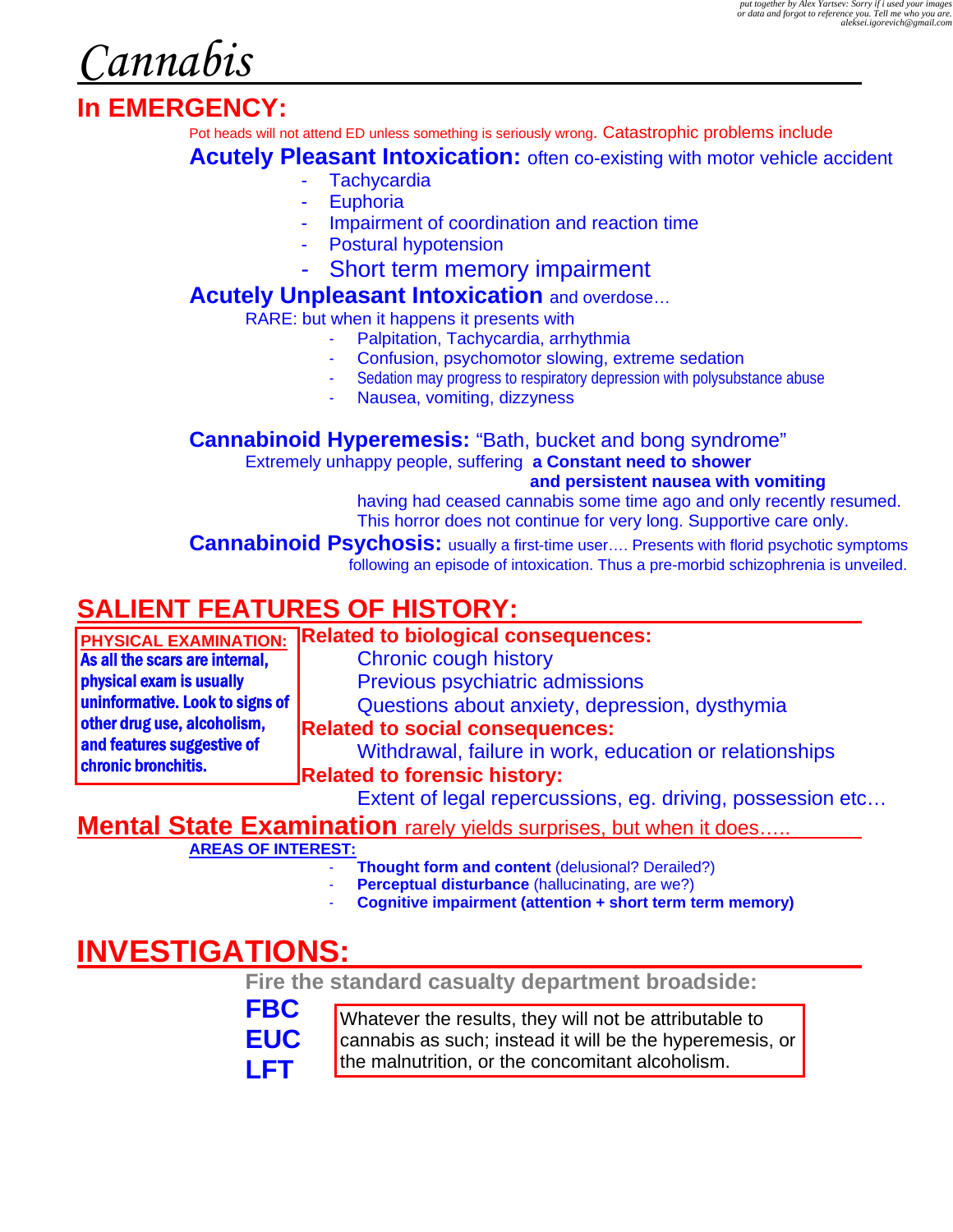| <b>FEATURES OF WITHDRAWAL:</b>                 |                                                       |
|------------------------------------------------|-------------------------------------------------------|
| sleep disturbance                              | The withdrawal syndrome usually lasts for less than a |
| irritability                                   | week, although the sleep disturbances may persist for |
| loss of appetite                               | a longer period. Onset typically occurs between       |
| consequent weight loss                         | Days 1-3, peak effects between Days 2-6, and most     |
| nervousness                                    | effects last 4-14 days. INTERESTING:                  |
| anxiety                                        | Tobacco causes mainly alveolar and                    |
| sweating                                       | small-airway disease; cannabis                        |
| upset stomach.                                 | smoke damage seems to favour the                      |
| Sometimes chills, high temperature and tremors | larger bronchi.                                       |

#### **Other considerations in long-term users:**

**Psychosocial impairment** (withdrawal, demotivation, dysthymia- esp. adolescent users) **Chronic Bronchitis** 

**Impairment of immune function** (rarely clinically ignificant) **Infertility in males** (reduced sperm count and motility) **Low birth weight infants in females** 

# **MANAGEMENT**

# **ACUTE: in the EMERGENCY setting:** supportive care **ACUTE PSYCHOSIS?** That may require some sedation (diaz, midaz) Consider schedule II 21-D admission Consider typical antipsychotic agents if severe

# **DETOXIFICATION:**

### **Mild and comfortable, usually; amenable to hand-holding and aromatherapy Still psychotic? –olanzapine or risperidone for 2-6 weeks**

**Ugly withdrawal?** Cant sleep, cant eat, snapping at everyone?

- **Mirtazapine30 to 60mg nocte** (a sedating antidepressant)
- **Alternatively an SSRI ..**
- **Mood stabilizers may be needed** (eg. gabapentin)

# **MAINTENANCE:**

**Avansa (mirtazapine)** appears to improve rates of relapse. **Support groups exist.** Efficacy is uncertain. **Significant positive lifestyle changes** are most predictive of good outcome

#### CANNABIS Vs. TOBACCO: pathology

- Both produce carbon monoxide, but **weed burns at a higher temperature and thus produces more.**
- Both contain carcinogenic benzopyrenes and benzoanthracenes but **weed has more of them.**
- **A joint: produces 5 x the Carboxyhemoglobin level, 3x the tar inhalation, 30% more tar retention** than a cigarette
- Most of this derives from the fact that joints are smoked differently: long drags, deep inhalations, longer retention of smoke, and no filter.